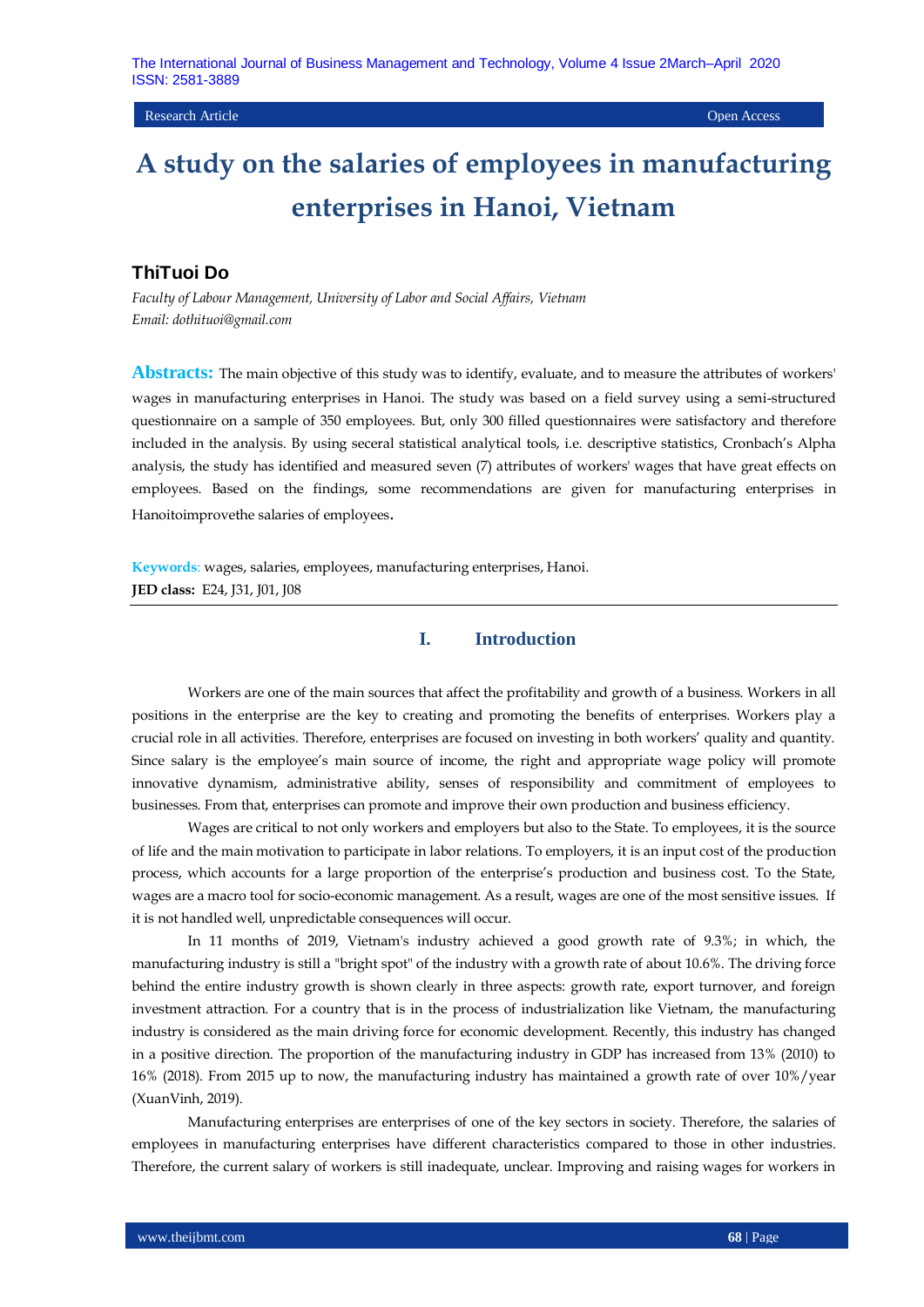manufacturing enterprises is necessary to promote the capacity and expertise of workers, contributing to improving labor productivity as well as the business performance of the enterprise.

Currently, many businesses face difficulties and problems in managing human resources at the company. The most common problems among them are salary, bonus as well as remuneration policies. This is one of the extremely important factors to retain employees. However, in some businesses, this assessment has not been commensurate and appropriate.

Therefore, the research on the salaries of emplyees in manufacturing enterprises in Hanoi is important. This is fundamental for managers to pay attention to and invest in employees, thereby contributing to creating work motivation and retaining employees.

The objective of this study is to identify, evaluate and measure the component attributes of workers' wages in manufacturing enterprises in Hanoi, thereby proposing several recommendations for manufacturing enterprises to improve and increase wages for workers.

#### **II. Literature Review**

Dohmen (2004) considered that salaries and wages are to be paid for the work done, which means that the amount of money the employer pays to the employee in the form of wages or salaries after the employee has performed a certain job demanded by the employer. According to this concept, salaries and wages are limited to hiring relationships (labor relations).

Zingheim and Schuster (2007) also showed that in the labor market, salaries and wages are not determined by the free interaction between labor supply and demand, but rather through wage agreements between workers (represented by trade unions) and employers.

In market economy, salaries and wages depend on the supply-demand relationship of labor. When the supply of labor is greater than the demand for labor, employers tend to lower salaries and wages. In contrast, when the demand for labor is greater than the supply of labor, salaries and wages tend to increase. Although salaries and wages depend on the labor supply-demand relationship, salaries and wages level must base on labor value and tend to be paid at the right value of labor. Following this approach, Nguyen and Le (2010) stated that wages are labor costs, which are formed based on an agreement between employees and employers, affected by the law of supply and demand in the labor market and follow the current provisions of law. According to Tran (2012), wages are interpreted as the amount of money that employers pay to employees based on the value of labor that they create on the basis of an agreement under a labor contract.

Although being approached in many different directions, the concept of common points of wages is still included, which is: Wage is the cost of labor or money-expression of the value of labor force that the employer pays the employees based on the correct and full calculation of labor costs; Wages depend on the supply-demand relationship of labor in the labor market; Wages are formed through an agreement mechanism between the employee and the employer, but must not be lower than the prescribed minimum wage. This is also the concept and characteristics of the salary used by the author in this article.

#### **III. Research Subject and Methodology**

## *Research Subject:* The subject of this research is employees in the manufacturing enterprises in Hanoi. *Qualitative Research Methodology*

This research used a qualitative research methodology based on some in-depth interviews with three (3) lecturers with extensive experiences in the salaries of workers inmanufacturing enterprises of the National Economics University and University of Labor and Social Affairs. These are the two leading universities in Vietnam in training human resource (HR) management. At the same time, three (3) experts were also interviewed who are HR manager in manufacturing enterprises. The contents of the interviews focused on the subject of the salaries of worker's attributes.

Based on findings from a number of studies conducted byDohmen (2004), Coqquitet al. (2005), Zingheim& Schuster (2007), Whisenant&Smucker (2009), Al-Zu'bi (2010), Nguyen & Le (2010), Liang (2011),Tran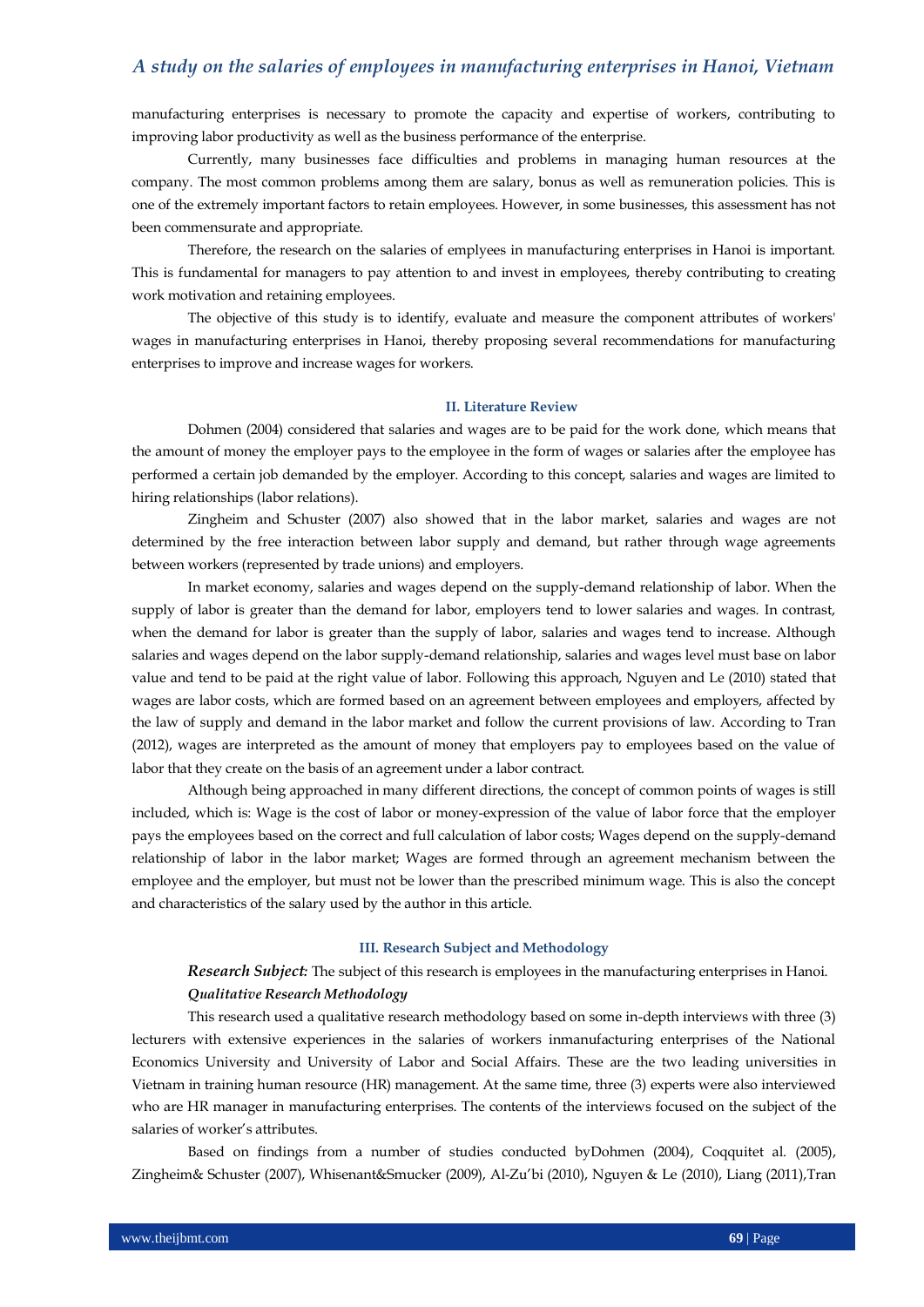(2012)and findings from the interviews with those experts, this research has identified the salaries of employees (SE) in seven (7) attributes as presented in Table 1 below.

| Code            | <b>Scale</b>                                         | <b>Sources</b>                         |
|-----------------|------------------------------------------------------|----------------------------------------|
|                 | Salaries of employees (SE)                           |                                        |
| SE1             | Compared to the regional average, my salary is       |                                        |
|                 | higher                                               |                                        |
| SE <sub>2</sub> | Compared to the salary of a competing business, my   |                                        |
|                 | salary is higher                                     |                                        |
| SE3             | Compared to other industries, my salary is higher    |                                        |
| SE4             | The salary I received corresponds to my work         |                                        |
|                 | experience                                           | Coqquit et al. $(2005)$ , Whisenant &  |
| SE <sub>5</sub> | My salary is proper for the position                 | Smucker (2009), Al-Zu'bi (2010), Liang |
| SE6             | My salary is fair compared to other employees in the | (2011)                                 |
|                 | business                                             |                                        |
| SE <sub>7</sub> | My salary is commensurate with my level of           |                                        |
|                 | contribution and dedication to the business          |                                        |

**Table 1:** Attributes ofthe salaries of employees

#### *Quantitative Research Methodology*

For the purpose of this research, a questionnaire was designed which consisted of seven (7) variables with a 5-point Likert scale from 1: "Strongly disagree" to 5: "Strongly agree". The method of data collection was accomplished through the survey with a number of employees in manufacturing enterprises in Hanoi. A total of 350 questionnaires were sent and received the filled questionnaires with full information for data entry and analysis from 300 respondents. The size of this sample was consistent with study of Hair et al. (1998) that the research sample must be at least 5 times the total number of indicators in the scales. The questionnaire of this study included seven (7) indicators, and therefore, the minimum sample size to be achieved is  $7 * 5 = 35$ observations. Then, data from these 300 questionnaires was cleaned and coded with the necessary information in the questionnaires, inputted the analyzed by using SPSS23.

The steps of data analysis were as follows:

(i)Descriptive statistics,

(ii) Cronbach's Alpha to assess the reliability of the scale.

#### **IV. Research Results**

#### **IV.1. Descriptive Statistics**

|  |  | Table2: Respondents by Gender, Age |  |  |  |  |
|--|--|------------------------------------|--|--|--|--|
|--|--|------------------------------------|--|--|--|--|

| $\frac{1}{2}$                 |           |         |            |  |  |
|-------------------------------|-----------|---------|------------|--|--|
|                               |           |         | Cumulative |  |  |
|                               | Frequency | Percent | Percent    |  |  |
| Gender                        |           |         |            |  |  |
| Male                          | 136       | 45.3    | 45.3       |  |  |
| Female                        | 164       | 54.7    | 100        |  |  |
| Age                           |           |         |            |  |  |
| Less 30 years old             | 73        | 24.3    | 24.3       |  |  |
| From 30 to under 40 years old | 101       | 33.7    | 58         |  |  |
| From 40to under 50 years old  | 92        | 30.7    | 88.7       |  |  |
| Over 50 years old             | 34        | 11.3    | 100        |  |  |
| <b>Total</b>                  | 300       | 100.0   |            |  |  |

Information of data collected is shown in Table 2. It shows that among the 300 respondents, about 45.3% were male while the remaining 164 (54.7%) were female. Of these, 73 of them (or 24.3%) are under 30 years old,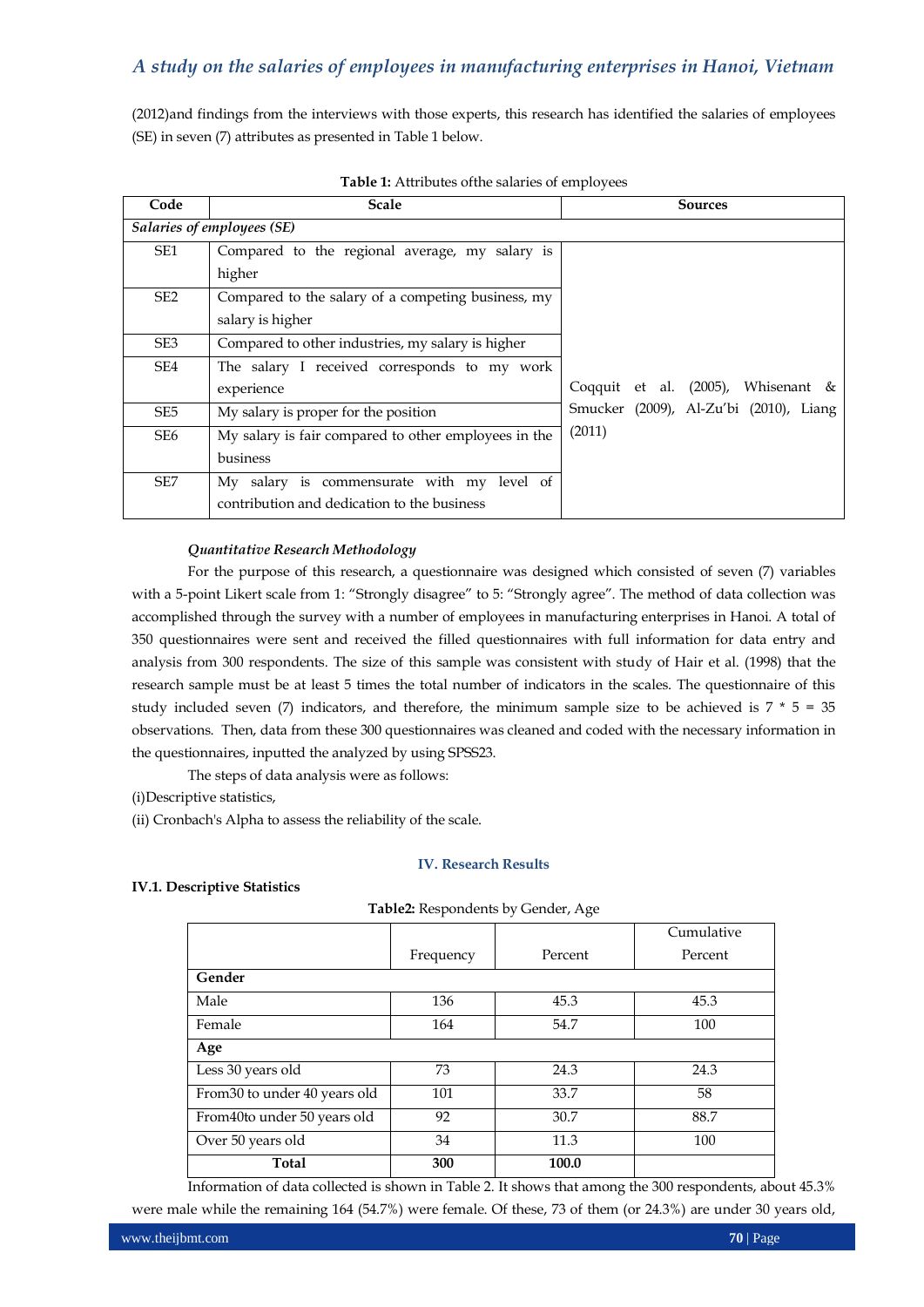101 of them (or 33.7%) are from 30 to under 40 years old, 92 of them (or 30.7%) are from 40 tounder 50 years old and 11.3% of the participants were over 50 years old.

Next, Table 3 indicates that the respondents agree with the dependent variables of "Salaries of employees (SE)", where seven (7) attributes were quite high with an average of 3.2247 compared with the highest of the Likert 5-point scale. All these seven (7) attributes were rated at an average of 3.0089 or higher.

|                       | N   | Minimum | Maximum | Mean   | Std. Deviation |
|-----------------------|-----|---------|---------|--------|----------------|
| SE1                   | 300 | 1.00    | 5.00    | 3.0201 | .72101         |
| SE <sub>2</sub>       | 300 | 1.00    | 5.00    | 3.2128 | .81318         |
| SE <sub>3</sub>       | 300 | 1.00    | 5.00    | 3.2852 | .86652         |
| SE4                   | 300 | 1.00    | 5.00    | 3.7597 | .80437         |
| SE <sub>5</sub>       | 300 | 1.00    | 5.00    | 3.1322 | .92563         |
| SE <sub>6</sub>       | 300 | 1.00    | 5.00    | 3.0089 | .87631         |
| SE <sub>7</sub>       | 300 | 1.00    | 5.00    | 3.1542 | .86642         |
| Valid N<br>(listwise) | 300 |         |         | 3.2247 |                |

**Table 3.**Descriptive Analysis of Attributes of the salaries of employees

The employees highly appreciated, quite evenly and the average score was all over 3.0 or higher. The highest rating is "The salary I received corresponds to my work experience (SE4)"with a score of 3.76. This proves that, compared to their work experience, the salary that employees receive is quite commensurate. Next are attributes "Compared to other industries, my salary is higher (SE3)" and "Compared to the salary of a competing business, my salary is higher (SE2)" with a score of 3.29 and 3.21 respectively. The attributes "My salary is commensurate with my level of contribution and dedication to the business (SE7) and "My salary is proper for the position (SE5)" are evaluated with an average of 3.15 and 3.13. The attributes that workers underestimate are "Compared to the regional average, my salary is higher (SE1) and "My salary is fair compared to other employees in the business (SE6) with scores of 3.02 and 3.01.

#### **IV.2. Cronbach's Alpha**

Salaries of employees has been measured by the Cronbach's Alpha. Results of testing Cronbach's alpha of attributes are presented in Table 4 below. The results also show that attributes of the dependent variables have Cronbach's Alpha coefficients that are greater than 0.6, and the correlation coefficients of all attributes are greater than 0.3. So, all the attributes of the dependent variables are statistically significant (Hair etl al., 2009;Hoang and Chu, 2008).

| Table4: Results of Cronbach's Alpha Testing of Attributes |  |
|-----------------------------------------------------------|--|
|-----------------------------------------------------------|--|

|                                                    | Scale Mean if<br>Item Deleted | Scale Variance if<br>Item Deleted | Corrected Item-<br><b>Total Correlation</b> | Cronbach's Alpha<br>if Item Deleted |  |  |
|----------------------------------------------------|-------------------------------|-----------------------------------|---------------------------------------------|-------------------------------------|--|--|
| Salaries of employees (SE): Cronbach's Alpha: .902 |                               |                                   |                                             |                                     |  |  |
| SE <sub>1</sub>                                    | 14.8792                       | 10.702                            | .710                                        | .868                                |  |  |
| SE <sub>2</sub>                                    | 14.8523                       | 10.924                            | .690                                        | .873                                |  |  |
| SE <sub>3</sub>                                    | 14.9329                       | 10.347                            | .750                                        | .859                                |  |  |
| SE <sub>4</sub>                                    | 14.9128                       | 9.986                             | .788                                        | .850                                |  |  |
| SE <sub>5</sub>                                    | 15.0000                       | 9.568                             | .721                                        | .869                                |  |  |
| SE <sub>6</sub>                                    | 14.6057                       | 9.532                             | .753                                        | .857                                |  |  |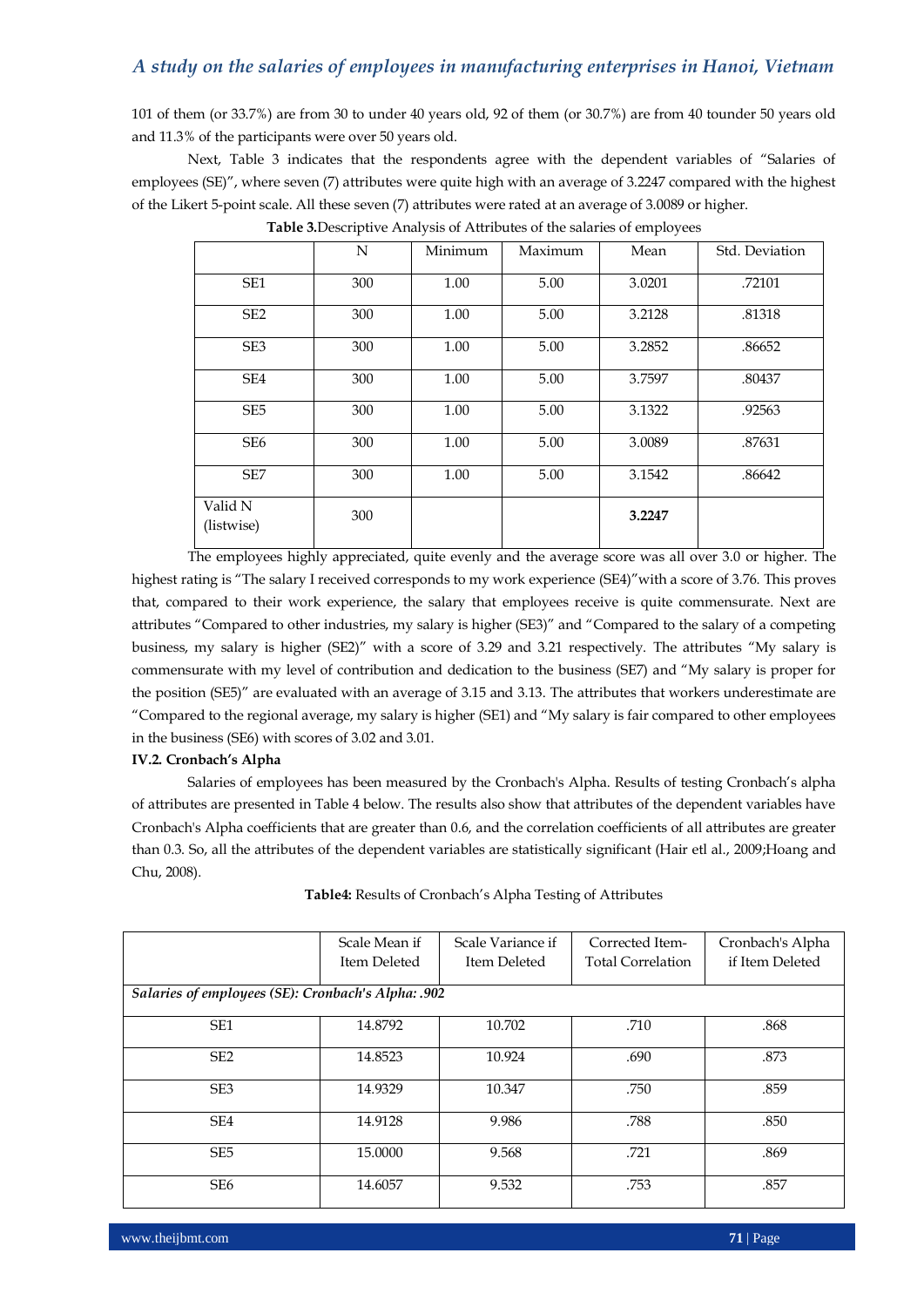| $\cap$<br>۰н<br>ىتەت | .121<br>10.1270 | 9.467 | .744 | 070<br>$\cdots$ |
|----------------------|-----------------|-------|------|-----------------|
|                      |                 |       |      |                 |

#### **V. Discussionandadministrative implications**

Observations and research results at manufacturing enterprises show that there is a difference in wages of workers in manufacturing enterprises in Hanoi by age, job position, and manufacturers, particularly: (i) At different age, the salary that employee receives is diverse; (ii) Each title position will correspond to different salaries received; (iii) Different manufacturers will have different wages. There are four manufacturers: food processing, garment, wood processing, and electronics manufacturing. However, there is an insufficient basis to infer the difference in wages of workers in manufacturing enterprises between men and women. This result is adequate because the payment of employees does not discriminate against gender; salaries wages are based on the amount and quality of labor value that employees contribute.

Workers' perceptions of the salary that they receive not only focus on high or low wages, but also pay attention to compare their salary with others, other jobs, and other businesses. Therefore, the salary of the business should ensure fairness both inside and outside.

Wages in an enterprise represent the reciprocal relationship between employers and employees. That is a mutually beneficial cooperation. If it is good cooperation, both sides will gain benefits, not to mention great benefits. On the other hand, if it is an unhealthy cooperation, the benefits of either party will not be achieved, even be damaged.

Nowadays, business owners are taking the initiative in paying salaries for employees in the enterprises, so the perception of business owners about salary matters is crucially important. With the view that wages are costs that businesses have to spend in the production process, business owners likely tighten wage costs. From the standpoint of a living wage, the level of accumulation is very little, even barely. But with the viewpoint of salary being an investment for human resources, business owners tend to pay equal or higher than the average wage in the labor market.

Therefore, it is necessary to propagandize and advocate for business owners to be always aware of and support the positive payment perspective in the business. Besides, it is also necessary to propagate the salary laws to business owners as well as workers so that they can protect their rights.

Business leaders need to take the importance of payroll seriously. So that they can pay attention to and direct more closely the formulation of salary policy, invest effort, money, and time for the completion of the salary regime and policy. At the same time, it is necessary to let workers know in advance so they can get the right recognition of this work to cooperate with businesses. Therefore, businesses need a centralized and democratic mechanism when making decisions related to workers' wages.

#### **References**

[1]. Al – Zu'bi, H.A. (2010). A Study of relationship between Organizational Justice and Job satisfaction, *International Journal of Business and Management*, Vol.5, No.1, 102 – 109.

[2]. Colquitt, J.A., Greenberg, J., & Zapata-Phelan, C. P. (2005). What is organizational justice? A historical overview, In J. Greenberg &J. A. Colquitt (Eds.), Hbook of organizational justice, Mahwah, NJ: Lawrence Erlbaum Associates, 3-56.

[3].Dohmen, T.J. (2004). Performance, seniority, and wages: Formal salary, systems and individual earnings profile, *The Organisation of Labour within Firms: Labour Economics,* Volume 11, Issue 6, 741-763.

[4]. Hair, J.F., Joseph, F.Jr., Anderson, Rolph E., Tatham, Ronald L. and Black, Wiliam C., (1998), *Multivariate data analysis,* 5th edition, Prentice Hall, Upper Saddle River, NJ.

[5]. Hair, J. F., Black, W. C., Babin, B. J., & Anderson, R. E. (2009), Multivariate Data Analysis (7th ed.). Upper Saddle River, NJ: Prentice Hall International.

[6]. Hoang, T., & Chu, N.M.N (2008), Analysis of research data with SPSS, Hong Duc Publishing House.